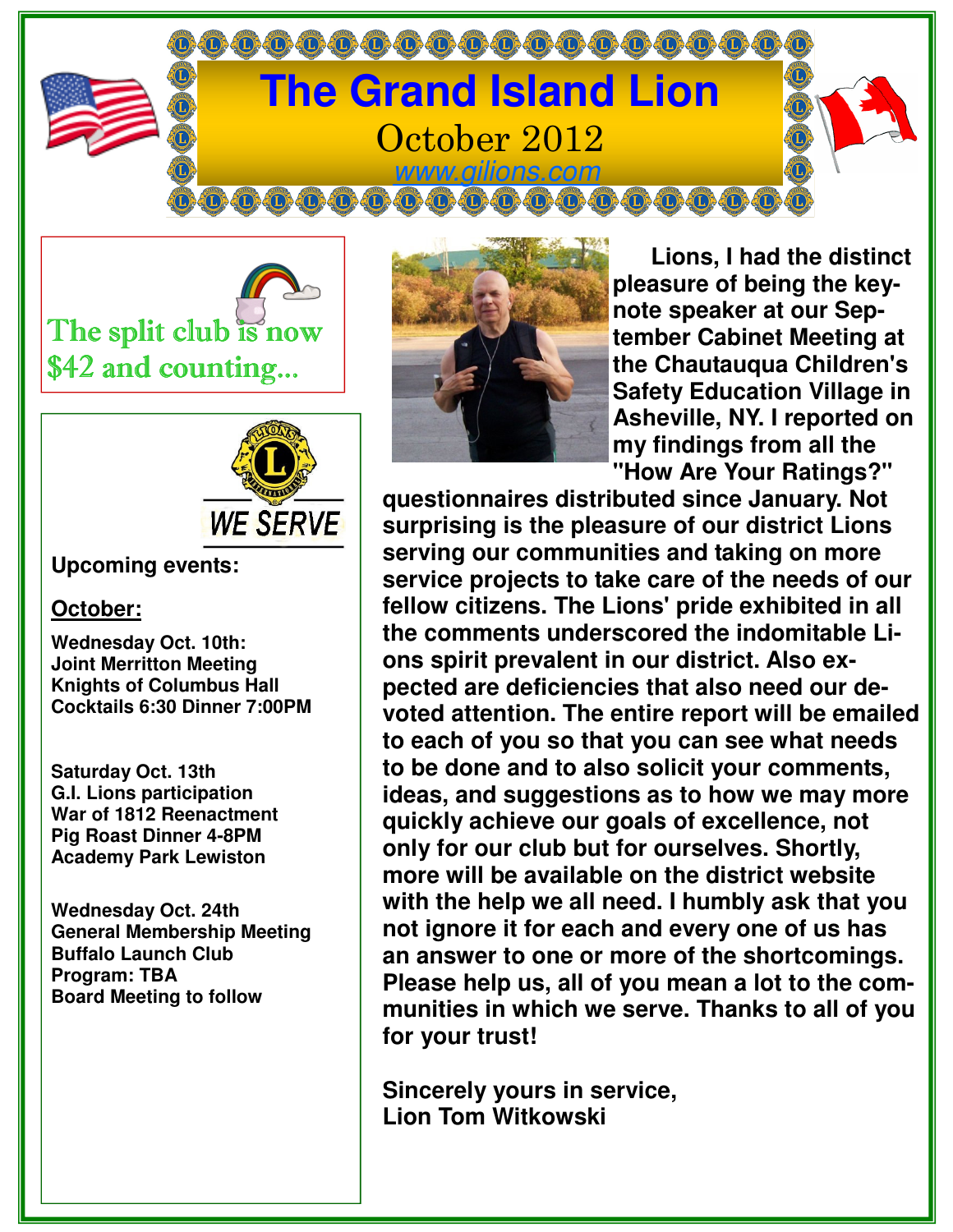

**Lion President Tom Witkowski with Jills Jill and Kelsey at First Annual Lions Camp Badger Golf Tournament at Bristol Harbor in Canandaigua.** 

**Lion President Tom Witkowski presents a check in the amount of \$200 to Tami Mills, Steve Krusicke, their son Ryan with Special Spaces Buffalo cofounders Beverly Ann Olsen-Witkowski and Lynn Weber-Wall at our 9/26 meeting.** 

Lion Dr. Jim Reynolds (Ross Eye Institute and Lion President Tom Witkowski at Little Valley Lions Club 5K run/walk benefiting our district's Vision Beyond Sight Foundation**.**